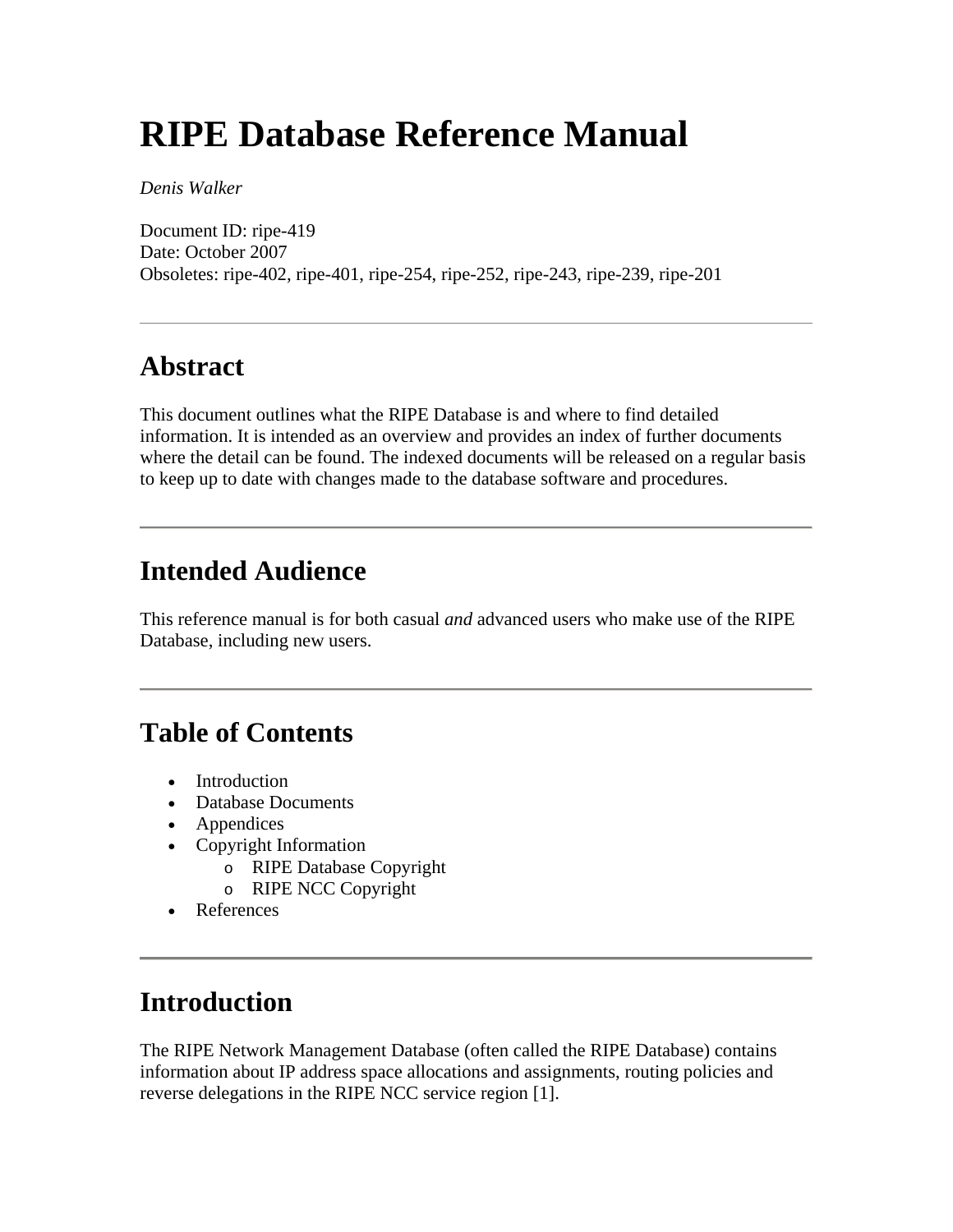It also contains some information about forward domain names. However, this information about domain names is for reference only. The RIPE Database is not the same as domain name registries, which are run by the country code Top-Level Domain (ccTLD) administrators of Europe and surrounding areas. If this is what you need, you should use the IANA ccTLD Database for a full list of the ccTLD administrators [2].

While the information in the RIPE Database is made freely available to the public for Internet operational purposes, it is subject to copyright restrictions.

The set of documents referenced in this document relate to the current RIPE Database software. This series uses the Routing Policy Specification Language (RPSL) [3] to represent all database objects. It uses the Routing Policy System Security (RPSS) [4] for authorisation. This provides better security for Internet Routing Registries (IRR). The RIPE Database includes an IRR as well as an Internet Number Registry (INR).

The referenced documents focus on the database. They do not explain in any detail how the database software works. They do not always make clear why it works this way. For that you may need to refer to RIPE Policy documents [5]. The referenced documents are not a statement of any RIPE Policy.

## **Database Documents**

A [list of all supporting documents](http://www.ripe.net/db/docs.html) is available at the RIPE NCC website.

## **Appendices**

### **Copyright Information**

#### **RIPE Database Copyright**

The information in the RIPE Database is available to the public subject to the database [copyright statement.](http://www.ripe.net/db/copyright.html)

#### **RIPE NCC Copyright**

© RIPE NCC 2007